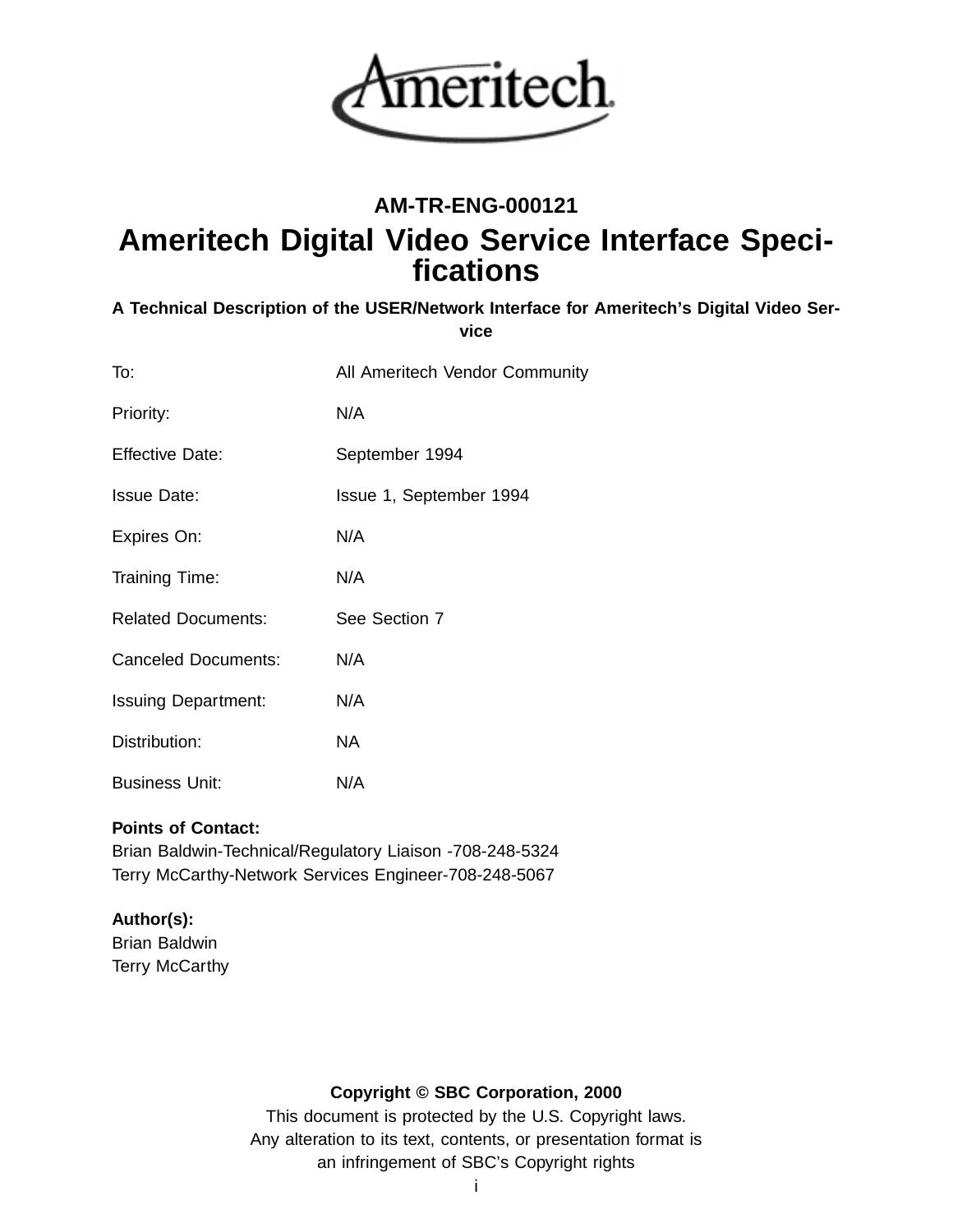#### **Table of Contents**

| 1. | Purpose  |                                          | 3              |
|----|----------|------------------------------------------|----------------|
| 2. |          | Change and Reissue                       | 3              |
| 3. | General  |                                          | 3              |
| 4. | Overview |                                          | 3              |
| 5. |          | <b>Service Description</b>               | 3              |
| 6. |          | <b>Interface Requirements</b>            | 4              |
|    | 6.1.     | <b>Network Channel Code</b>              | $\overline{4}$ |
|    | 6.2.     | Network Channel Interface Code           | 4              |
|    | 6.3.     | <b>Interface Specifications</b>          | 6              |
|    |          | 6.3.1. TV1D Video Performance Objectives | 6              |
|    |          | 6.3.2. TV1D Audio Performance Objectives | $\overline{7}$ |
|    |          | 6.3.3. TVD Specifications                | $\overline{7}$ |
| 7. |          | References                               | 8              |
|    | 7.1.     | <b>Primary Reference</b>                 | 8              |
|    | 7.2.     | <b>Secondary References</b>              | 8              |

#### **Copyright © SBC Service, Inc. 2000**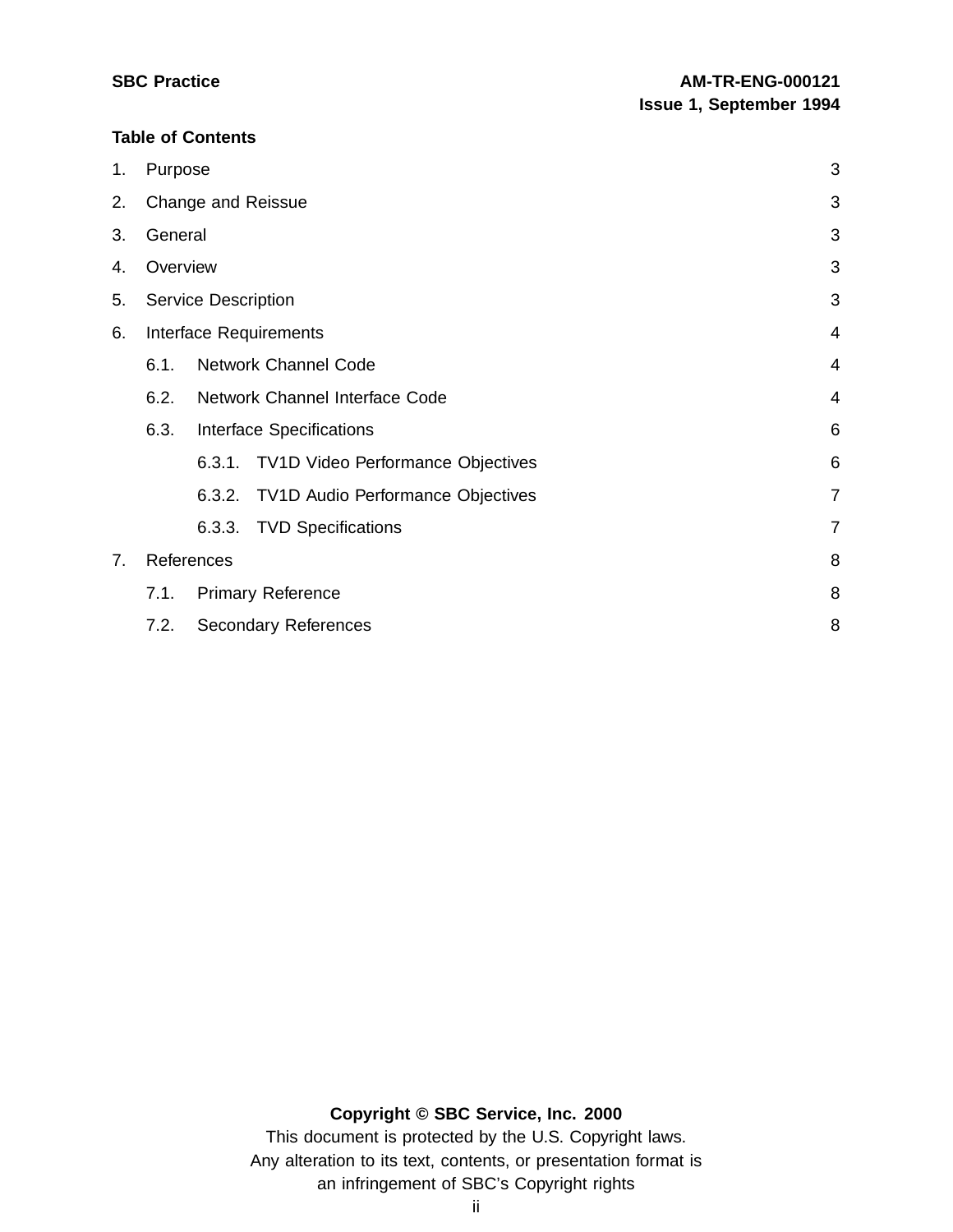#### **TECHNICAL REFERENCE NOTICE**

This Technical Reference is published by Ameritech to provide a technical description of Ameritech Digital Video Service Interface Specifications

Ameritech reserves the right to revise this document for any reason including, but not limited to, conformity with standards promulgated by various agencies, utilization of advances in the state of the technical arts, or the reflection of changes in the design of any equipment, techniques or procedures described or referred to herein.

**AMERITECH MAKES NO REPRESENTATION OR WARRANTY, EXPRESS OR IMPLIED, WITH RESPECT TO THE SUFFICIENCY, ACCURACY, OR UTILITY OF ANY INFORMATION OR OPINION CONTAINED HEREIN. AMERITECH EXPRESSLY ADVISES THAT ANY USE OF OR RELIANCE UPON THIS TECHNICAL REFERENCE IS AT THE RISK OF THE USER AND THAT AMERITECH SHALL NOT BE LIABLE FOR ANY DAMAGE OR INJURY IN-CURRED BY ANY PERSON ARISING OUT OF THE SUFFICIENCY, ACCURACY, OR UTILITY OF ANY INFORMATION OR OPINION CONTAINED HEREIN.**

This document is not to be construed as a suggestion to any manufacturer to modify or change any of its products, nor does this document represent any commitment by Ameritech or any Ameritech operating company (AOC) to purchase any product, whether or not it provides the described characteristics.

Ameritech does not recommend products, and nothing contained herein is intended as a recommendation of any product to anyone.

Nothing contained herein shall be construed as conferring by implication, estoppel, or otherwise any license or right under any patent, whether or not the use of any information herein necessarily employs an invention of any existing or later issued patent.

Ameritech reserves the right not to offer any or all of these services and to withdraw any or all of them at any future time.

Document may be ordered from Ameritech by contacting the Document Order Center at (847) 248-4324.

#### **Copyright © SBC Service, Inc. 2000**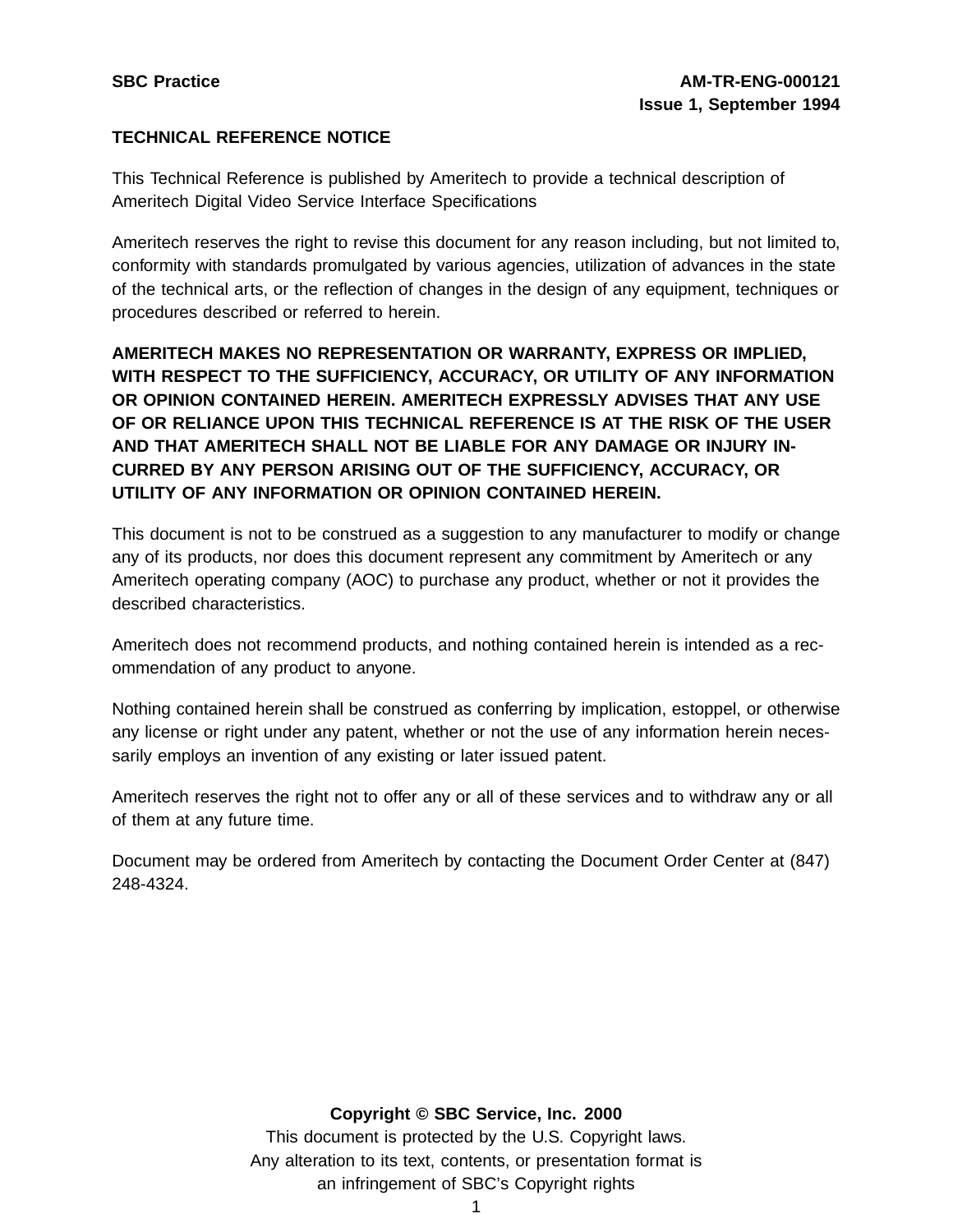## **Copyright © SBC Service, Inc. 2000**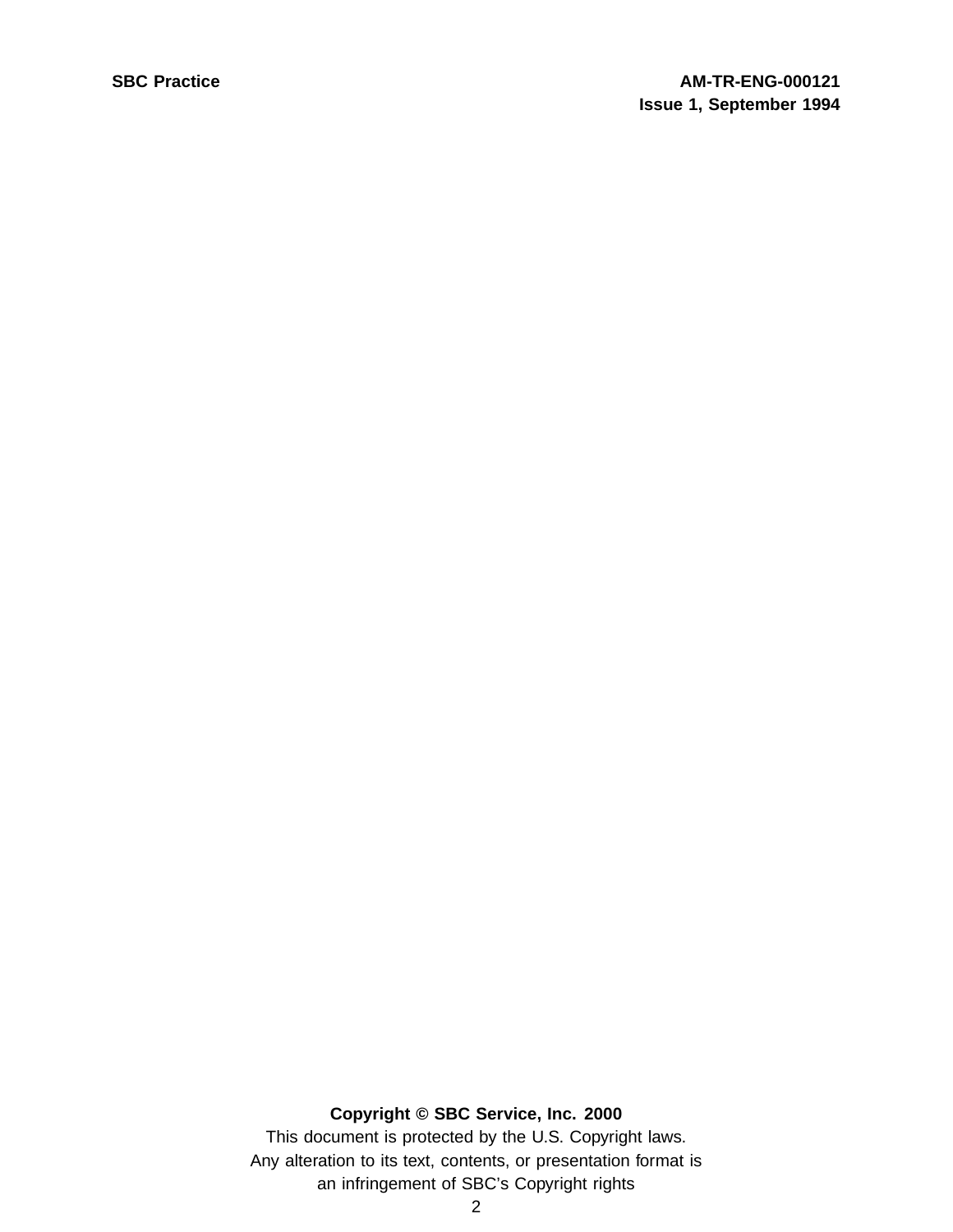#### **1. Purpose**

This document describes the User/Network Interface specifications for Ameritech's Digial Video Service

#### **2. Change and Reissue**

This is the second issue of this document. Changes from Issue 1 include the addition of more audio channel options and further clarification of the video and audio specifications.

#### **3. General**

Ameritech's Digital Video Service (ADVS) provides a one-way, digital trainsport-based, point-topoint transmission service capable of transmitting a video signal and from one to four associated audio signals.

#### **4. Overview**

Ameritech's Digital Video Service (ADVS) provides a one-way, unprotected, point to point digital transmission capability that compiles with NTSC 525 line/60 field video signal standards. ADVS transmits one to four associated audio signals along with the video signal. ADVS employs digital network facilities between two customer premises locations, or a customer premises location and an Interexchange Carrier's (IC) Point of Presence (POP),using Ameritech's digital interoffice network.

This service improves upon exisitng analog video transport service by use of digital telecommunications technology for transport of various grades of video, and in the future will more easily adapt to support high definition television and interactive film editing. The use of digital technology affords a transmission quality that, in many applications, is superior to its analog predecessor. The terrestrial-based service is virtually impervious to atmospheric, electric and environmental interference. It overcomes drawbacks common with analog-copper, satallite and microwave transmission systems.

#### **5. Service Description**

Two different channel termination arrangements are available for ADVS

## **TVD1**

Channel termination for delivery or receipt at the network interface of basebank video and audio. The customer can select one to four 15 KHz audio channels along with the video channel terminations must be TV1D

#### **Copyright © SBC Service, Inc. 2000**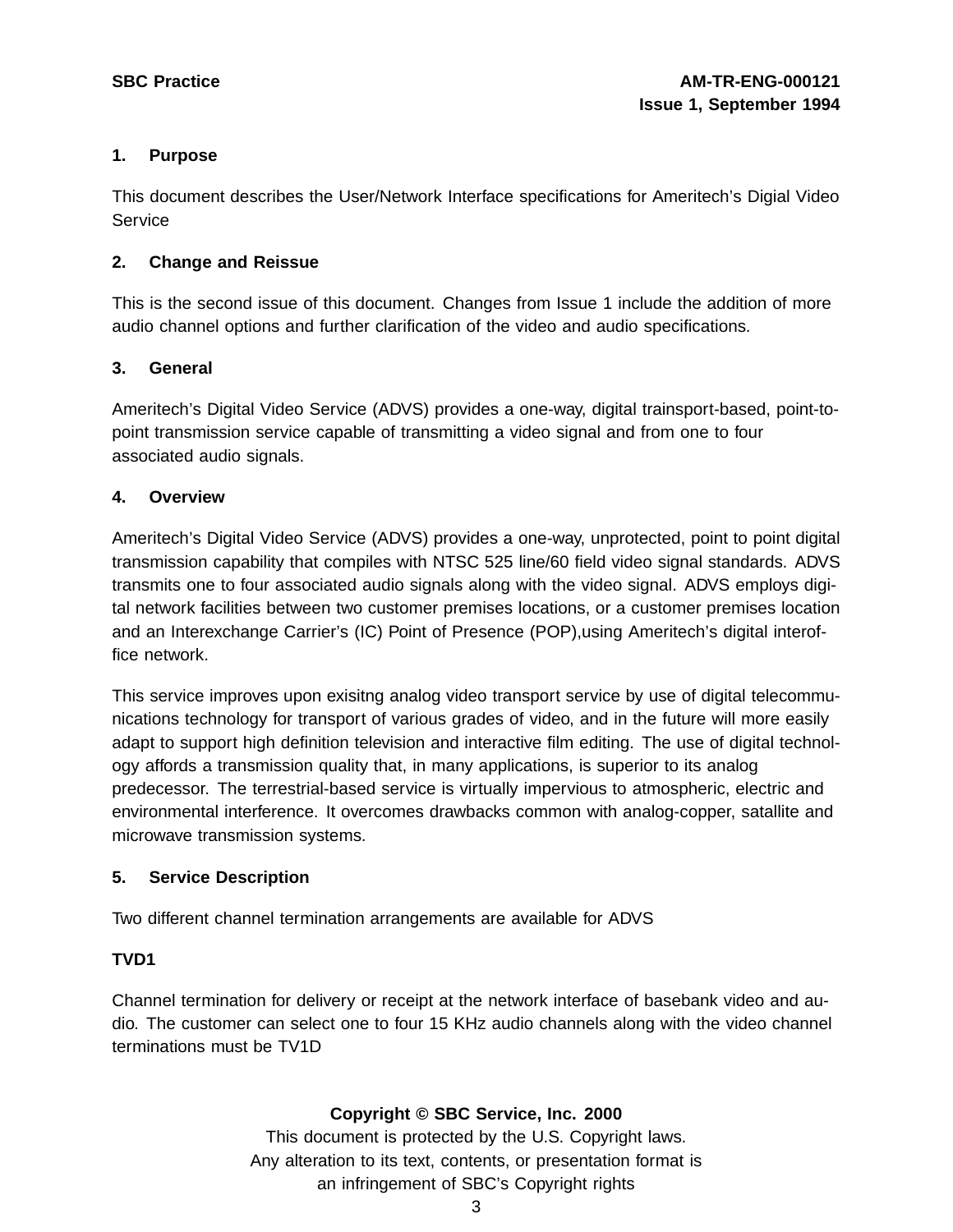## **TVD**

Channel termination for delivery or receipt at the network interface of a digitized signal. The digitized signal would interface with a 44.736 Mbps (commonly refered to as 45 Mbps) standard signal. There is no industry standard algorithm for encoding or decoding television signals at this rate. However, the Video Enabling Equipment agreed upon during negotiation with the customer will be selected to maintain the service performance objectives as delineated in section 6.3

## **6. Interface Requirements**

The physical interconnection for the analog NTSC (TVD1) video interface will be at a telephone company-provided coaxial cable jack panel, using customer-provided coaxial cable jumpers equipped with Bayonnet Quick Connect (BNC) miniature coax connectors. The physical interconnection for the audio interface will be at the wire pairs terminated on a terminal block, or via a three-conductor "XLR" or equivalent connector.

The physical interconnection for the digital (TVD) video interface will be at the telephone company-provided DSX panel, using customer-provided coaxial cable jumpers equipped with BNC connector.

#### **6.1. Network Channel Code**

The Network Channel (NC) code as described in Bellcore Documents SR STS-000307 and SR STS-000323 is a four-character representation of the channel parameters. It consists of two data elements: (1) two-character position that speicify the type and quality of the channel, and (2) two positions that speicify an available option code the this channel type.

The NC Code for ADVS is **TV–**, which is defined below:

- 1. Code TV –Analog Video and Audio
- 2. Options Codes– No Options

## **6.2. Network Channel Interface Code**

The electrical interface with telco-owned facilities is described by a Network Channel Interface (NCI) codes. The NCI code, also described in Bellcore Documents SR STS-000307 and SR STS-000323, is comprised of five elements that must be specified by the customer for each point of termination when ordering the service. These elements are:

1. The number of conductors code can be one of five options:

#### **Copyright © SBC Service, Inc. 2000**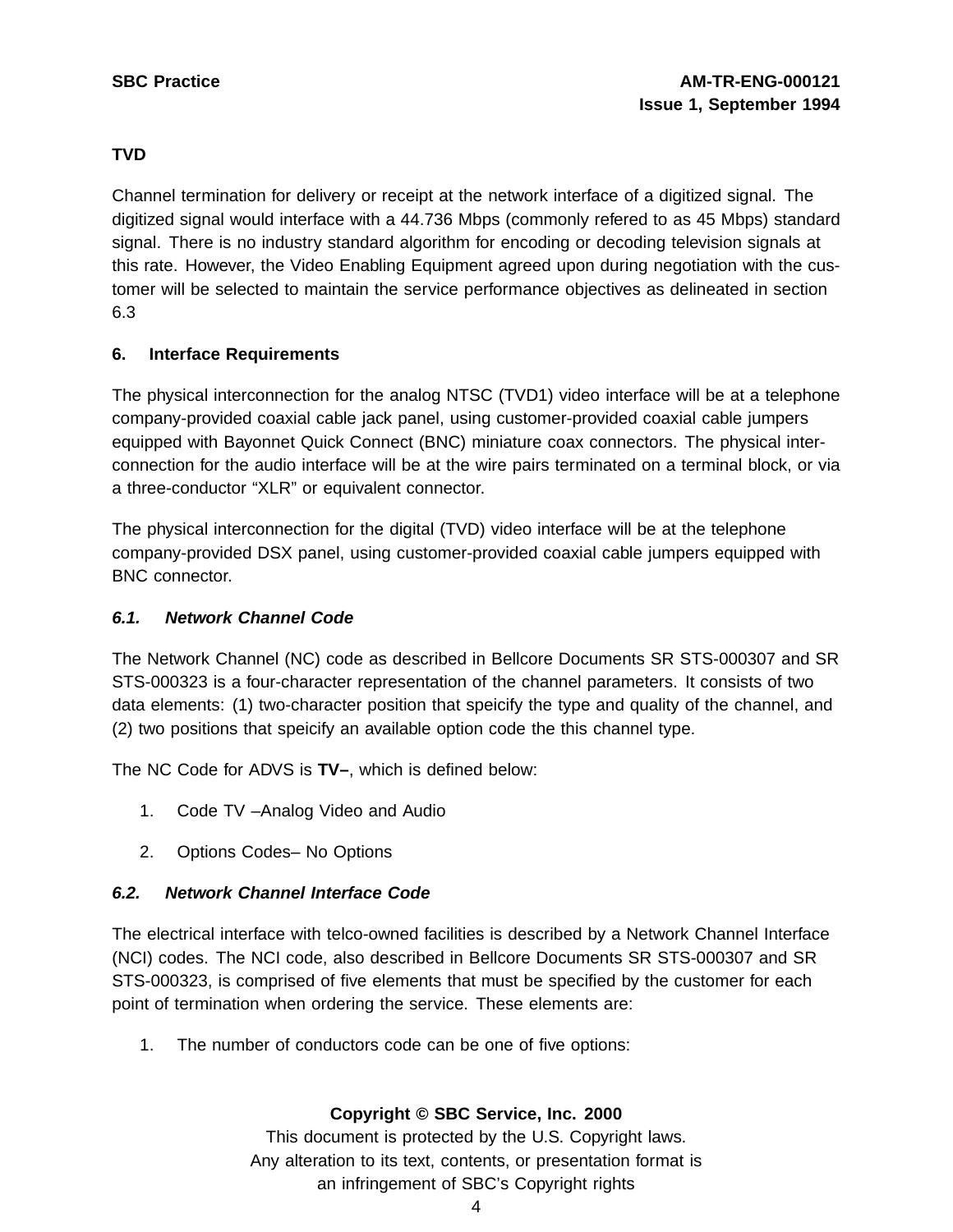**02- for Combined Video Audio**

**04-for Video and 1 Channel Audio**

**06-for Videoand 2 Channels Audio**

**08-for Video and 3 Channels Audio**

**10-for Video and 4 Channels Audio**

2. The protocol code can beone of two options

#### **TV-Television Interface**

#### **DS-Digital Hierarchy Interface**

- 3. The impedance code is always: 6 (75 ohms)
- 4. The protocol options can be one of three options:

**15-for Analog Video plus one or two 15 KHz Audio Signal**

**15A-for Analog Videoplusone through four 15 KHz Audio Signal**

#### **44A-one DS-3 or 45 Mbps Transmission Bit Rate**

5. The direction of service can ne one of two options

**O-for Transmit End**

**-O for Receive End**

Example: 06TV6.15.O (Analog Video w/2 Audio-Transmission End)

6. Along with the NCI Code, the negotiated Video Enabling Equipment Type must be provided by the customer when ordering service

#### **Copyright © SBC Service, Inc. 2000**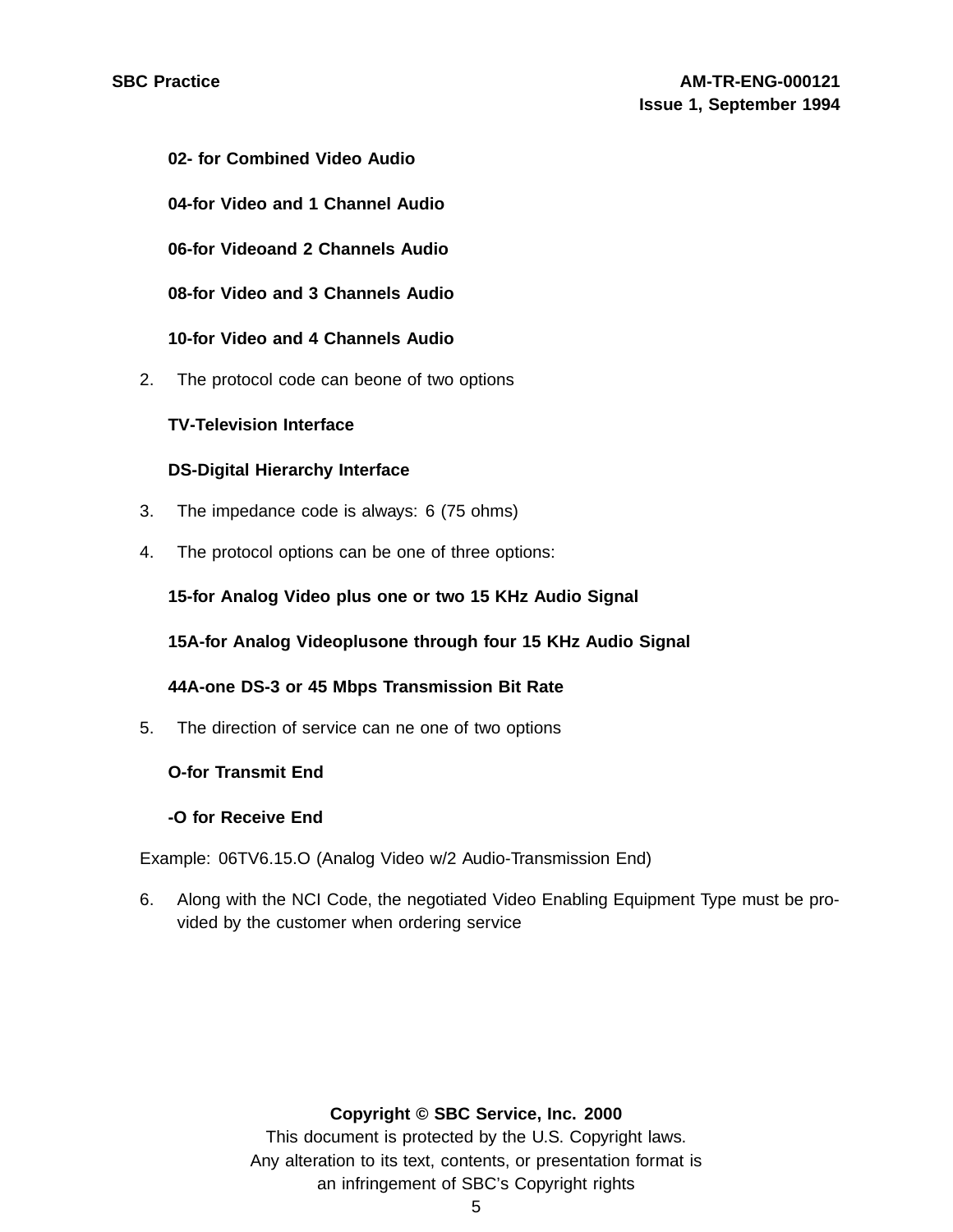## **6.3. Interface Specifications**

#### 6.3.1. TV1D Video Performance Objectives

| <b>Parameter</b>                           | <b>Limits</b>                             |  |  |  |
|--------------------------------------------|-------------------------------------------|--|--|--|
| Input and Output Signals                   | 525 line/60 fields                        |  |  |  |
| Impedance                                  | 75 Ohms, Unbalanced to ground             |  |  |  |
| Amplitude Response vs. Frequency           |                                           |  |  |  |
| (50 IRE unit sine wave)                    |                                           |  |  |  |
| $0.5$ MHz                                  | $+1.5$ to $-1.4$ IRE units                |  |  |  |
| 1.0 MHz                                    | +2.1 to -2.0 IRE units                    |  |  |  |
| 2.0 MHz                                    | $+2.8$ to $-2.7$ IRE units                |  |  |  |
| 3.0 MHz                                    | +3.6 to -3.3 IRE units                    |  |  |  |
| 3.58 MHz                                   | $+2.1$ to $-2.0$ IRE units                |  |  |  |
| 4.2 MHz                                    | +4.2 to -3.9 IRE units                    |  |  |  |
|                                            |                                           |  |  |  |
| Chrominance to luminance gain inequality   | +4 to -4 IRE units                        |  |  |  |
| Chrominance to luminance delay inequality  | $+33$ to $-33$ na                         |  |  |  |
| Field-time waveform distortion             | 3 IRE peak to peak                        |  |  |  |
| Line-time waveform distortion              | 1 IRE peak to peak                        |  |  |  |
| Short-time waveform distortion             | 2.0%                                      |  |  |  |
| Long-time waveform distortion              | 8.0 IRE units peak, 3-second setting time |  |  |  |
| Insertion gain                             | +5.9 to -5.5 IRE units                    |  |  |  |
| Insertion gain variation                   |                                           |  |  |  |
| Hourly                                     | +3.5 to -3.3 IRE units                    |  |  |  |
| Over one second                            | +1.7 to -1.7 IRE units                    |  |  |  |
|                                            |                                           |  |  |  |
| Luminance nonlinerarity                    | 4 IRE units                               |  |  |  |
| <b>Differential Gain</b>                   | 5 IRE or 5%                               |  |  |  |
| Chrominance- to -Luminance intermodulation | 2 IRE units                               |  |  |  |
| Chrominance nonlinear gain                 |                                           |  |  |  |

## **Copyright © SBC Service, Inc. 2000**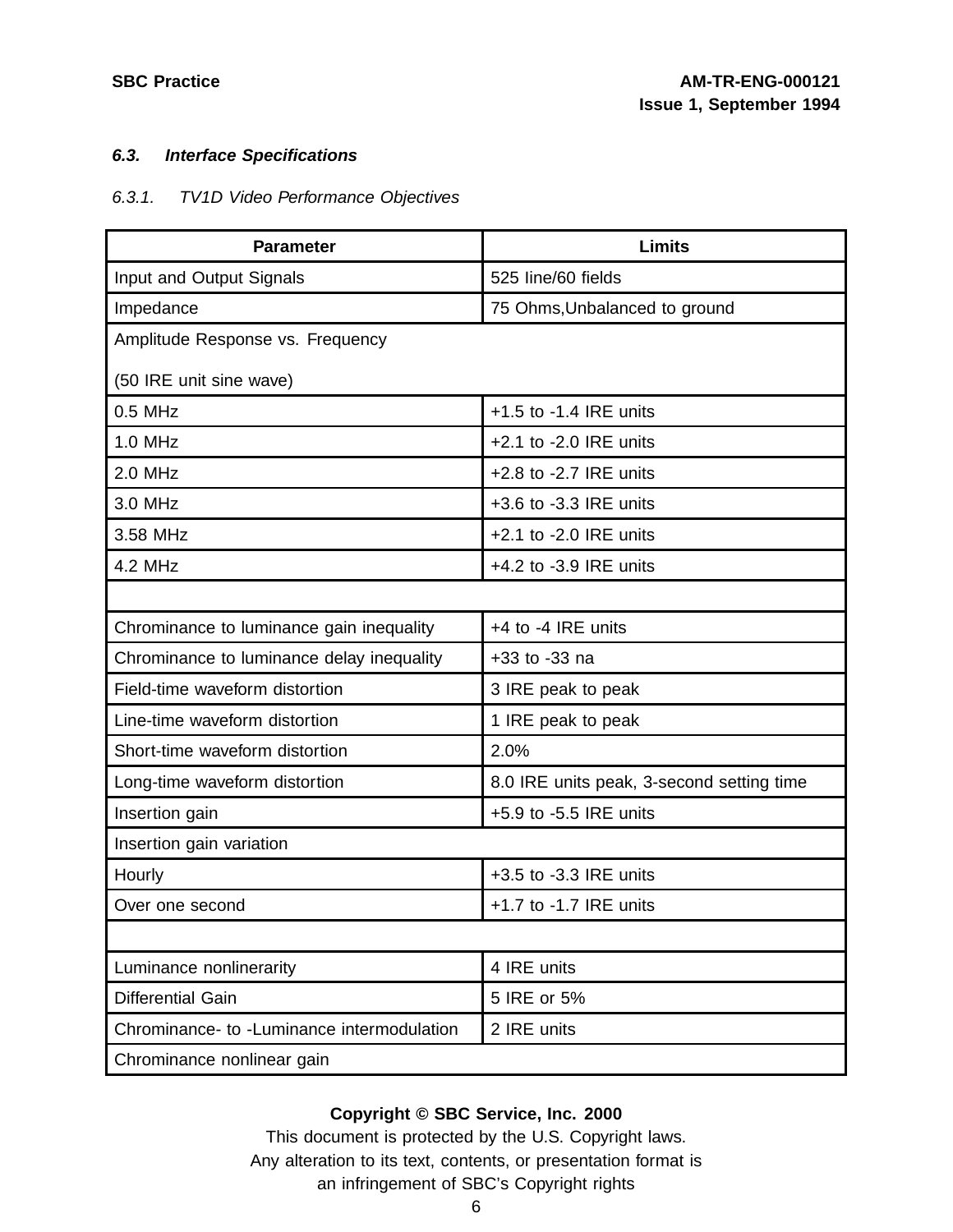## **SBC Practice AM-TR-ENG-000121 Issue 1, September 1994**

| 20 IRE unit chroma signal                                | +2 to -2 IRE units     |
|----------------------------------------------------------|------------------------|
| 80 IRE unit chroma signal                                | $+2$ to $-2$ IRE units |
|                                                          |                        |
| Chrominance nonlinear phase                              | 2 degrees              |
| Dynamic gain of picture signal                           | 3 IRE units            |
| Dynamic gain of synchronizing signal                     | 1.6 IRE units          |
| Translent sychronzing signal nonlinearity                | 2 IRE units            |
| Signal-to-weighted-random-noise radio<br>(10KHz-4.2 KHz) | 60 dB                  |
| Signal-to-low-frequency-noise-ratio (0-10 KHz)           | 40dB                   |

## 6.3.2. TV1D Audio Performance Objectives

| Impedance                                                         | 600 Ohms, Balance to Ground |  |
|-------------------------------------------------------------------|-----------------------------|--|
| <b>Frequency Response</b>                                         |                             |  |
| (@ 1 KHz Ref @ 0 dBm)                                             |                             |  |
| 50 to 100 Hz                                                      | $+1.0$ to $-1.4$            |  |
| 100 Hz to 10 KHz                                                  | $+1.0$ to $-1.0$            |  |
| 10 KHz to 15 KHz                                                  | $+1.0$ to $-2.0$            |  |
|                                                                   |                             |  |
| Maxium Steady-State Tone Levels                                   | +8 dBmo, 100 Hz-404 Hz      |  |
| (Averaged over one second)                                        | 0dBm0, 404 Hz-15 KHz        |  |
| Total Harmonic Distortion + Noise (4 sec $@ +$<br>18dBm @ 404 Hz) | 2.0%                        |  |

## 6.3.3. TVD Specifications

| Line Rate        | 44.736 Mbps $+/- 20$ ppm    |
|------------------|-----------------------------|
| Line Code        | Bipolar with B3ZS           |
| Impedance        | 75 Ohms                     |
| Jitter Tolerance | Complies with TR-INS-000342 |

## **Copyright © SBC Service, Inc. 2000**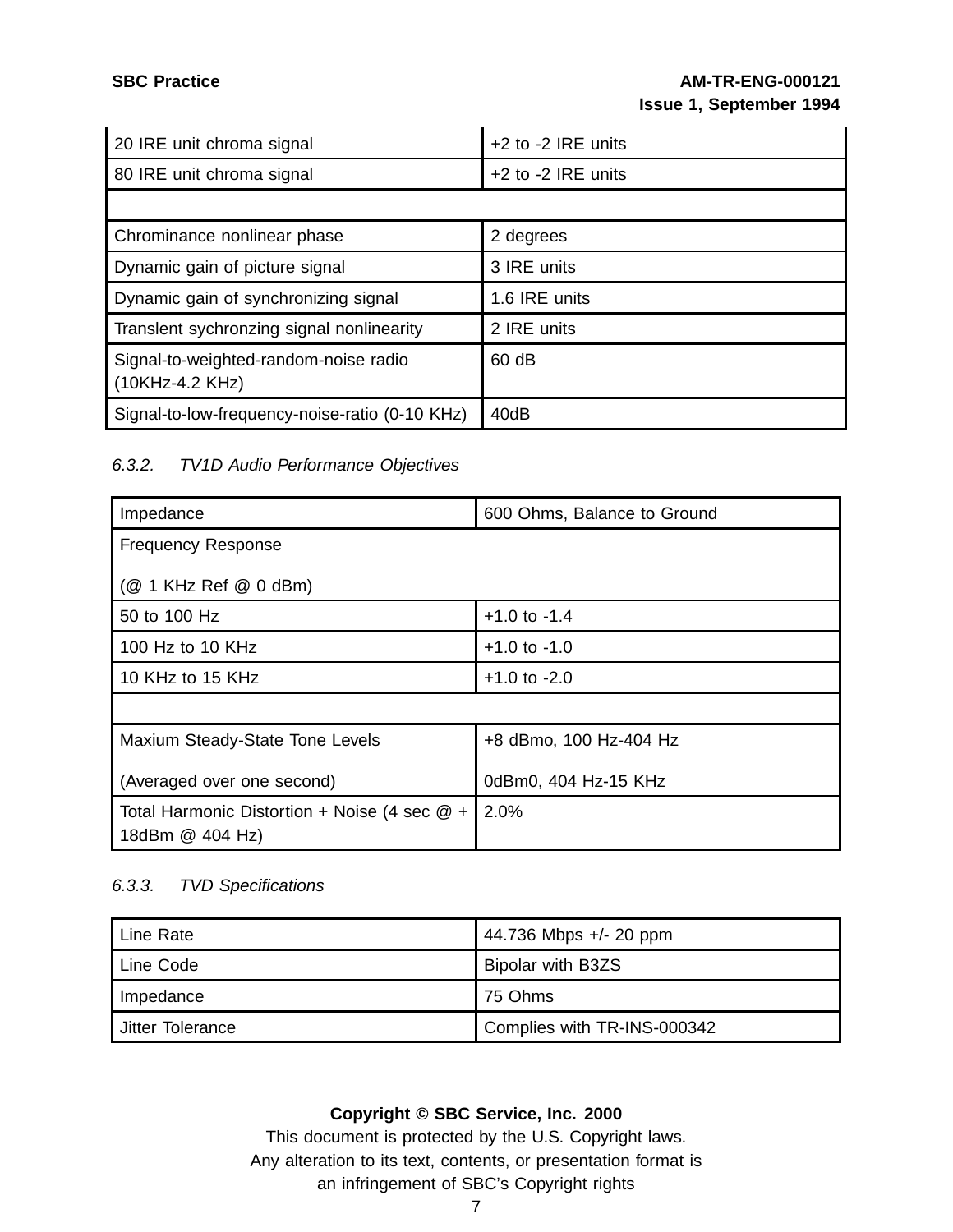Requirements for the TVD interface are the same as those described in AM TR-TMO-000101 (Ameritech OPTINET Digital Service Parameters), Section 5 (OPTINET DS-3 Technical Specifications) and Bellcore Document TR-INS-000342 (High Capacity Digital Special Access Service- Transmission Parameter LImits and Interface Combinations), Section 7 (DS-3)

#### **7. References**

#### **7.1. Primary Reference**

Telcordia TR-NPL-000337, Program Audio Special Access and Local Channel Services, Issue 1, July 1987 Telcordia TR-TSV-000338 Television speical Access and Local Channel Services Transmission Parameter Limits and Interface Combinations, Issue 2, August 1993 Telcordia TR-NIS-000342 High Capacity Digital Special Access Service - Transmission Parameter Limits and Interface Combinations, Issue 1, February 1991. Ameritech AM TR-TMO-000101, Ameritech OPTINET Digital Service Transmission Parameters, Issue 2, October 1992.

#### **7.2. Secondary References**

Telcordia SR STS-000307, NC/NCI Code Dictionary, Issue 4, February 1993 Telcordia SR STS-000323, NC/NCI Compatibility Guide, Issue 3, February 1993

#### **Copyright © SBC Service, Inc. 2000**